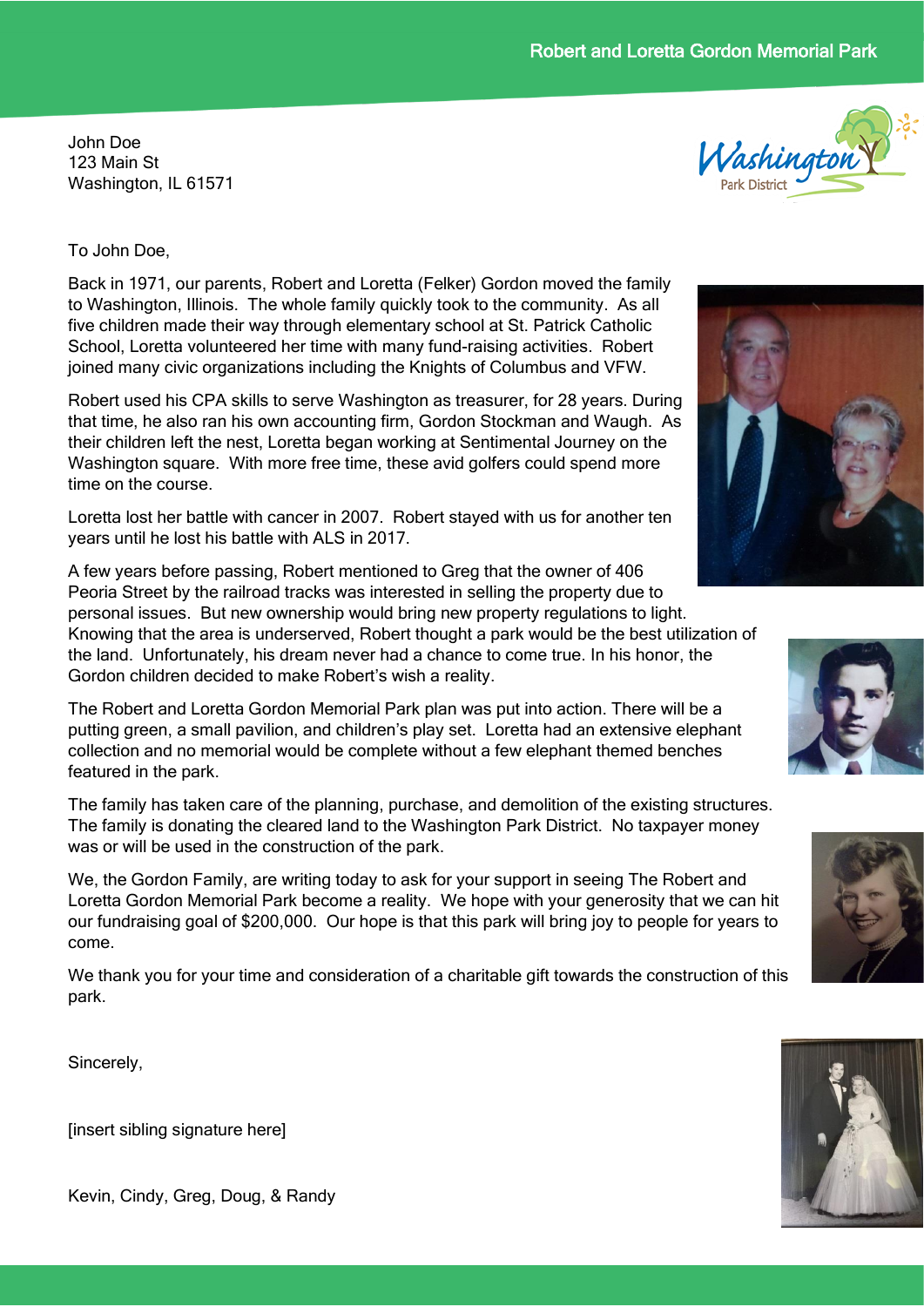### Robert and Loretta Gordon Memorial Park Donation Form



Visit [https://www.washingtonparkdistrict.com](https://www.washingtonparkdistrict.com/) to submit a donation online. If you would prefer to mail a check for your donation, please fill out the form

below and mail this sheet along with your check payable to Washington Park District Foundation, C/O Gordon Park Fund to 105 South Spruce Street, Washington, IL 61571.

## Donation amount:

☐\$10,000 ☐\$5,000 ☐\$1,000 ☐\$500 ☐\$100 ☐\$50  $\Box$  Other:

### Donor Information

Donor Name:

Address: \_\_\_\_\_\_\_\_\_\_\_\_\_\_\_\_\_\_\_\_\_\_\_\_\_\_\_\_\_\_\_\_\_\_\_\_\_\_\_\_\_\_\_\_\_\_\_\_\_\_\_\_\_\_\_\_\_\_\_\_\_\_\_

Email:\_\_\_\_\_\_\_\_\_\_\_\_\_\_\_\_\_\_\_\_\_\_\_\_\_\_\_\_\_\_\_\_\_\_\_\_\_\_\_\_\_\_\_\_\_\_\_\_\_\_\_\_\_\_\_\_\_\_\_\_\_\_\_\_\_\_

Phone Number:

 $\Box$  I would like to receive email updates about the park progress.

 $\Box$  I would like to receive emails about any fundraising events in association with this park project.

For donors over \$1,000, the family would like to recognize your generosity at the park with engraved plaques for personal or company name consideration.

| \$1,000 | Friends of the<br>Park                | *Small plaque - dimensions to come*                                         |
|---------|---------------------------------------|-----------------------------------------------------------------------------|
| \$5,000 | Park Sponsor<br>\$10,000 Park Founder | *Medium plaque - dimensions to come*<br>*Large plaque - dimensions to come* |

Sponsorship of a specific area of the park such as the children's play set or putting green are welcome and will be equal in value to the cost of purchase and installment. Sponsors will receive standalone sponsorship signage near the sponsored item. Please contact us if you would like to discuss these options.